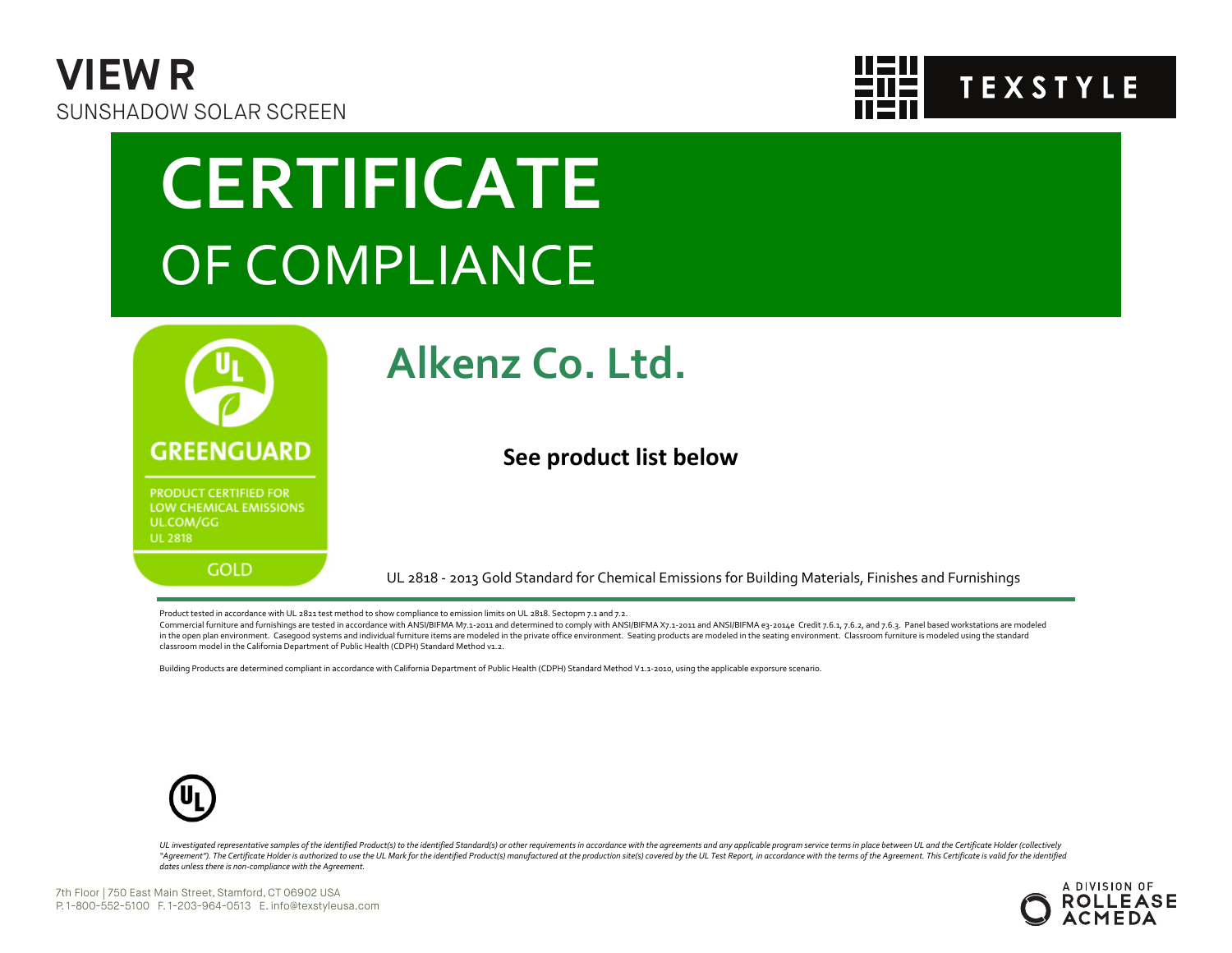



# **CERTIFICATE** OF COMPLIANCE

#### **UL GREENGUARD Certified Products Listing**

| <b>Product Name</b> | <b>Certification</b>                       | <b>Status</b> | <b>Certificate</b> | <b>Certification Period Restrictions</b> |  |
|---------------------|--------------------------------------------|---------------|--------------------|------------------------------------------|--|
|                     |                                            |               | <b>Number</b>      |                                          |  |
| 3000 Net Series     | <b>GREENGUARD Gold Certified Certified</b> |               | 75168-420          | 12/22/2011-<br>12/22/2020                |  |
| 3000 RR Series      | <b>GREENGUARD Gold Certified Certified</b> |               | 75169-420          | 12/22/2011-<br>12/22/2020                |  |
| 3000 CA Series      | <b>GREENGUARD Gold Certified Certified</b> |               | 75170-420          | 12/22/2011-<br>12/22/2020                |  |
| 3000 HT Series      | GREENGUARD Gold Certified Certified        |               | 75171-420          | 12/22/2011-<br>12/22/2020                |  |
| 4000 P Series       | <b>GREENGUARD Gold Certified Certified</b> |               | 75172-420          | 12/22/2011-<br>12/22/2020                |  |
| 4000 W Series       | <b>GREENGUARD Gold Certified Certified</b> |               | 75173-420          | 12/22/2011-<br>12/22/2020                |  |
| 4000 Q Series       | GREENGUARD Gold Certified   Certified      |               | 75174-420          | 12/22/2011-<br>12/22/2020                |  |
| <b>SS SERIES</b>    | <b>GREENGUARD Gold Certified Certified</b> |               | 75175-420          | 12/22/2011-<br>12/22/2020                |  |
| <b>VIEW SERIES</b>  | <b>GREENGUARD Gold Certified Certified</b> |               | 75176-420          | 12/22/2011-<br>12/22/2020                |  |
| 2000 NET Series     | GREENGUARD Gold Certified Certified        |               | 75177-420          | 12/22/2011-<br>12/22/2020                |  |
| 4000 L Series       | <b>GREENGUARD Gold Certified Certified</b> |               | 75178-420          | 12/22/2011-<br>12/22/2020                |  |



UL investigated representative samples of the identified Product(s) to the identified Standard(s) or other requirements in accordance with the agreements and any applicable program service terms in place between UL and the "Agreement"). The Certificate Holder is authorized to use the UL Mark for the identified Product(s) manufactured at the production site(s) covered by the UL Test Report, in accordance with the terms of the Agreement. This *dates unless there is non-compliance with the Agreement.*

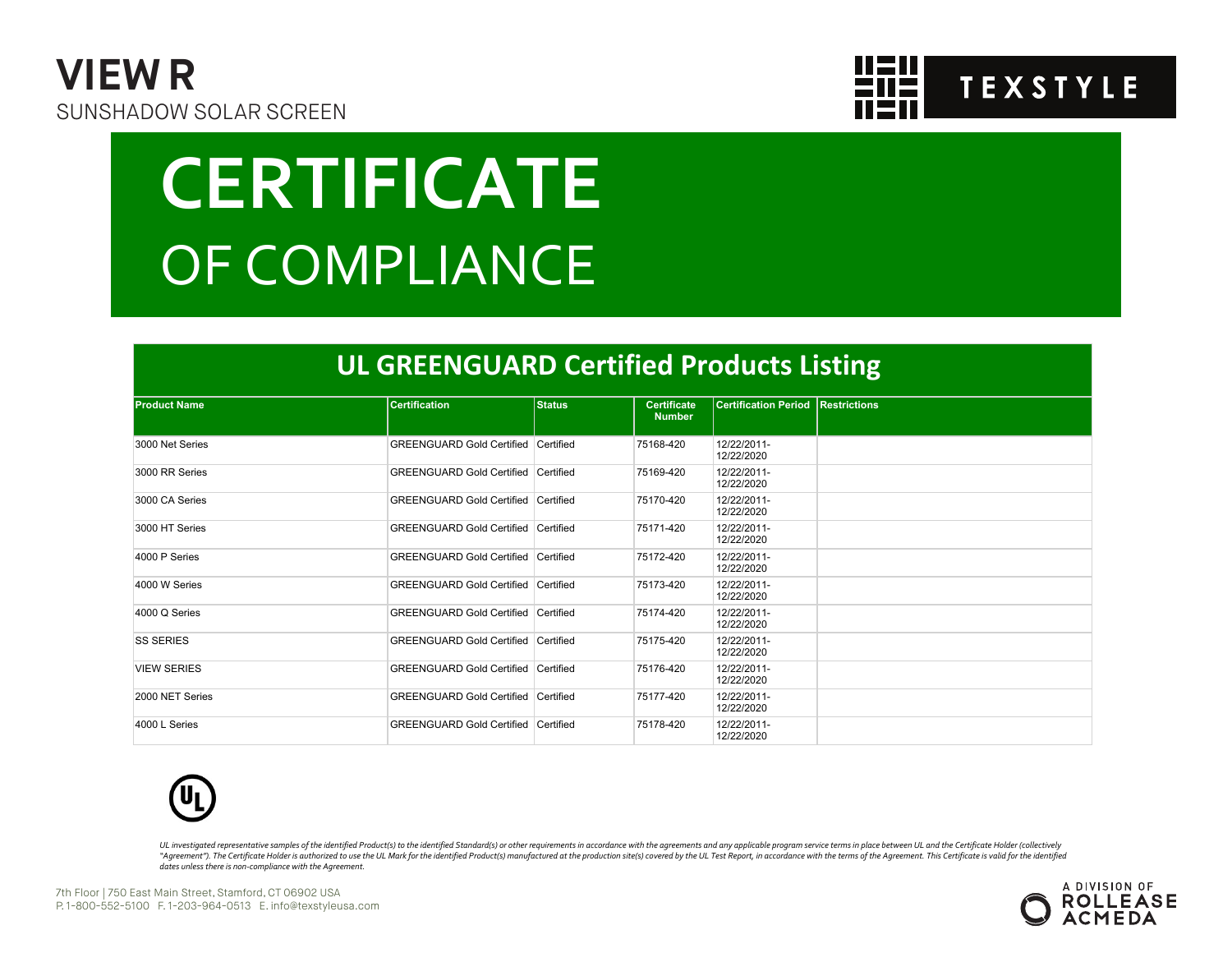### **VIEW R** SUNSHADOW SOLAR SCREEN



# **CERTIFICATE** OF COMPLIANCE

| 4000 L Series            | <b>GREENGUARD Gold Certified Certified</b> | 75179-420  | 12/22/2011-<br>12/22/2020 |  |
|--------------------------|--------------------------------------------|------------|---------------------------|--|
| 4000 NET Series          | <b>GREENGUARD Gold Certified Certified</b> | 75180-420  | 12/22/2011-<br>12/22/2020 |  |
| 4700 P Series            | <b>GREENGUARD Gold Certified Certified</b> | 75181-420  | 12/22/2011-<br>12/22/2020 |  |
| 4000 T Series            | <b>GREENGUARD Gold Certified Certified</b> | 75182-420  | 12/22/2011-<br>12/22/2020 |  |
| 3000 AT Series           | <b>GREENGUARD Gold Certified Certified</b> | 75197-420  | 12/22/2011-<br>12/22/2020 |  |
| 3000 CF Series           | <b>GREENGUARD Gold Certified Certified</b> | 75198-420  | 12/22/2011-<br>12/22/2020 |  |
| 3000 HS Series           | <b>GREENGUARD Gold Certified Certified</b> | 75573-420  | 04/07/2016-<br>12/22/2020 |  |
| 3000 CD Series           | <b>GREENGUARD Gold Certified Certified</b> | 75574-420  | 04/07/2016-<br>12/22/2020 |  |
| 4400 CM Series           | <b>GREENGUARD Gold Certified Certified</b> | 75575-420  | 04/07/2016-<br>12/22/2020 |  |
| <b>DB DB Series</b>      | <b>GREENGUARD Gold Certified Certified</b> | 75576-420  | 04/07/2016-<br>12/22/2020 |  |
| 3000 NC Series           | <b>GREENGUARD Gold Certified Certified</b> | 75577-420  | 04/07/2016-<br>12/22/2020 |  |
| 3000 NPE Series          | <b>GREENGUARD Gold Certified Certified</b> | 75578-420  | 04/07/2016-<br>12/22/2020 |  |
| 4000 NPE Series          | <b>GREENGUARD Gold Certified Certified</b> | 75579-420  | 04/07/2016-<br>12/22/2020 |  |
| 4000 Opulence(DF) Series | <b>GREENGUARD Gold Certified Certified</b> | 75580-420  | 04/07/2016-<br>12/22/2020 |  |
| 3000 RRT                 | GREENGUARD Gold Certified Certified        | 102297-420 | 11/20/2017-<br>12/22/2020 |  |



UL investigated representative samples of the identified Product(s) to the identified Standard(s) or other requirements in accordance with the agreements and any applicable program service terms in place between UL and the "Agreement"). The Certificate Holder is authorized to use the UL Mark for the identified Product(s) manufactured at the production site(s) covered by the UL Test Report, in accordance with the terms of the Agreement. This *dates unless there is non-compliance with the Agreement.*